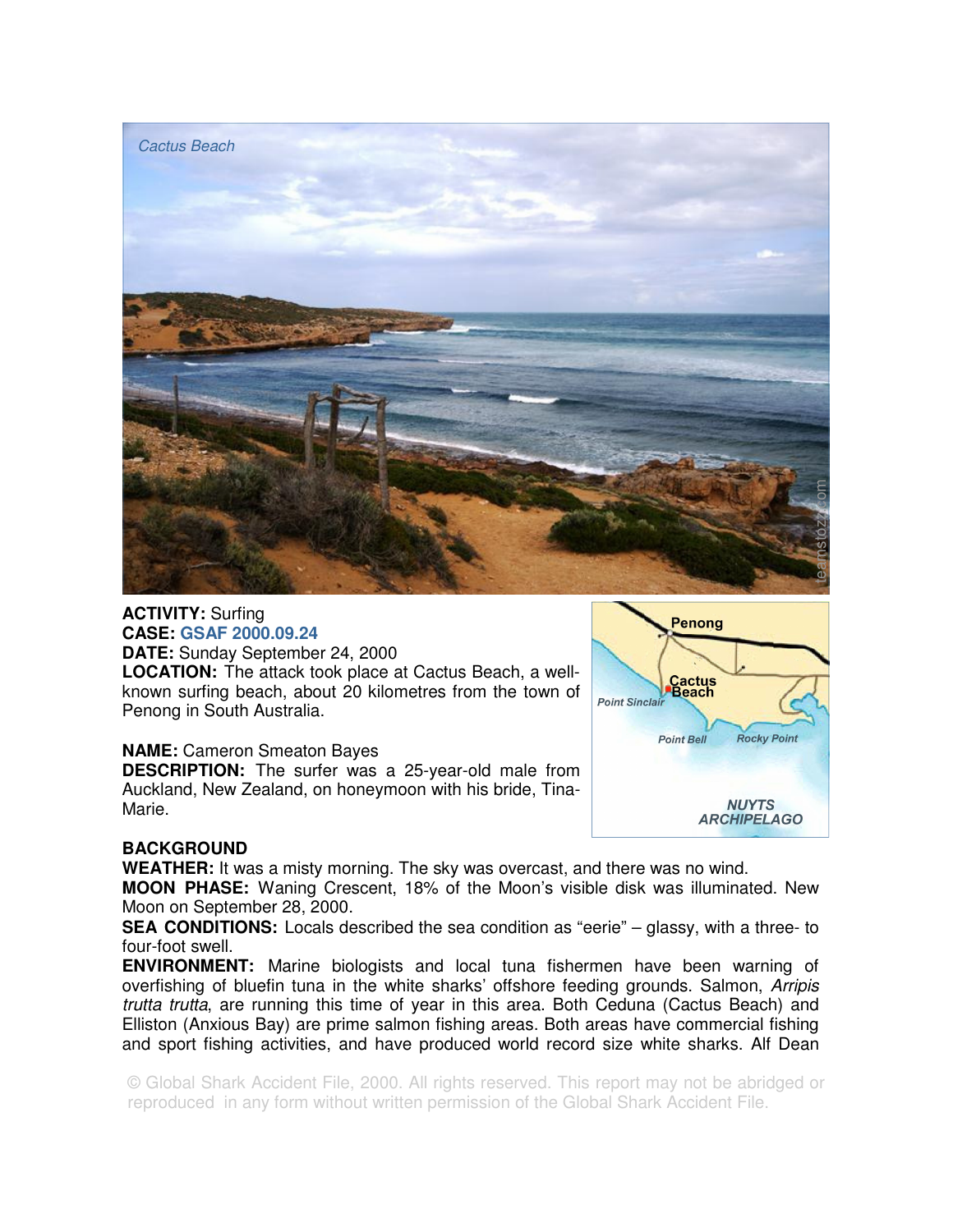fished these areas in the 1960s and Barnacle Bill & Barnacle Lil, large white sharks, cruised these shores. More recently, during a study of white sharks from the Neptune group conducted by Ian Gordon, a white shark was recaptured in this area with an archival tag attached, clear evidence that white sharks range to the area from the Neptunes on occasion.

**DISTANCE FROM SHORE:** 70 to 80 metres **DEPTH OF WATER AT INCIDENT SITE:** Two metres

**TIME:** Between 07h30 and 08h00

## **NARRATIVE:** Cameron Bayes arrived at Cactus



Cameron Bayes and his wife, Tina, had been married only since February.

Beach the previous day. At 06h15 on Sunday, he went for an early morning surf alone while his wife slept. Port Lincoln student counselor Jeffrey Hunter was sitting on a platform on a sand hill at Cactus Beach between 07h15 and 07h30 that morning, watching the lone surfer. Hunter said there was no hint of the shark confusing the surfer with another type of prey. The shark circled in behind the surfer, who was looking out to sea, then charged him. He said the shark raced in circles around Bayes with such speed that it looked like several sharks, then it took him down. "I saw Bayes come to the surface, get his board and start paddling towards the shore. I saw his face ... he looked quite calm. But he only went about three metres before the shark attacked again ... then, suddenly, he was gone," said Hunter. "There were a few bits of board floating, and a pool of blood. The shark seemed to take him underwater and there was a bit more thrashing under the water. A couple of minutes later I saw the shark surface about 500 metres out. It thrashed again and released the main bit of the board. It rolled over and I could see the underside of the shark, it was clearly white, the top part of the shark was a dark grey. The main part of the board floated towards Caves." Mr Hunter's son Harry, then aged eleven, also witnessed the attack. He ran into the camping area and raised the alarm. Peter Ryan, Dallas Power and Bruce Martin also saw the shark thrashing, as did Trevor Prow who thought he saw the upper torso of a person in the shark's mouth. He added, "I have been a professional fisherman for thirteen years and know the shark was a white pointer about sixteen to eighteen feet long."

Bayes' disappearance was reported to the police by telephone at Ceduna who alerted Senior Constable Brenton Philps at Penong, about 25 kilometres away. Mr Philps promptly attended at Cactus Beach and obtained statements from the witnesses. He also took possession of three large pieces of Bayes' surfboard which had been collected by the witnesses. Senior Constable Philps organized a search by boat of the general area, although this was difficult in the area of the attack due to the two-metre swell.

Sergeant PA Heaft of Penong Police Station attended at Cactus Beach and coordinated the subsequent search efforts. Throughout that afternoon and for the following three days the area was searched thoroughly by four wheel drive, motor cycle and on foot, but no further items of significance were found.

**INJURY:** Fatal. The surfer's body was not recovered.

© Global Shark Accident File, 2000. All rights reserved. This report may not be abridged or reproduced in any form without written permission of the Global Shark Accident File.